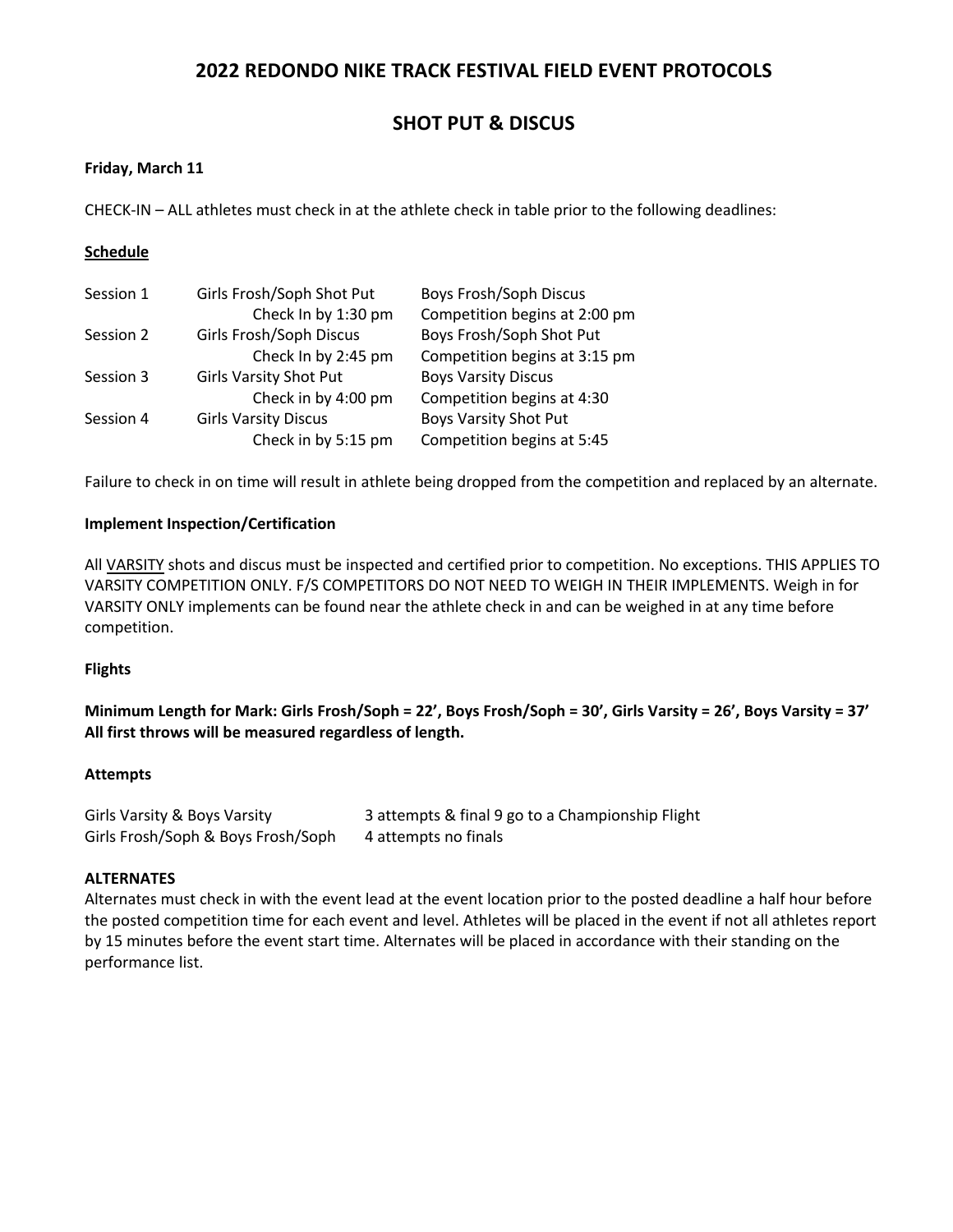# **POLE VAULT**

### **Friday, March 11– Girls Frosh/Soph & Boys Frosh/Soph Saturday, March 12 – Girls Varsity & Boys Varsity**

CHECK-IN – ALL athletes must check in at the Pole Vault pit prior to the following deadline:

| Girls F/S     | Check in by 2:30 pm (Fri) | Boys F/S     | Check in by 5:00 pm (Fri)  |
|---------------|---------------------------|--------------|----------------------------|
| Girls Varsity | Check in by 8:30 am (Sat) | Boys Varsity | Check in by 11:30 am (Sat) |

Failure to check in on time will result in athlete being dropped from the competition and replaced by an alternate.

### **Schedule**

| Friday   |                     |                                                                 |
|----------|---------------------|-----------------------------------------------------------------|
| Pit 1    | Girls Frosh/Soph    | Run throughs begin at 2:30 pm. Competition begins at 3:00 pm.   |
| Pit 1    | Boys Frosh/Soph     | Run throughs begin at 5:00 pm. Competition begins at 5:30 pm.   |
| Saturday |                     |                                                                 |
| Pit 1    | Girls Varsity       | Run throughs begin at 8:30 am. Competition begins at 9:00 am.   |
| Pit 1    | <b>Boys Varsity</b> | Run throughs begin at 11:30 am. Competition begins at 12:00 pm. |

### **Opening Heights: Boys Varsity = 11'1", Girls Varsity = 8'1", Boys Frosh/Soph = 9'0", Girls Frosh/Soph = 7'0"**

Bar will be raised 6" increments until 12 athletes are left in a division, after which the bar will be raised 4" increments. Five Alive Format will be used when necessary. 3 attempts per height.

### **Time Limit**

Once the pit is declared ready. The following time requirements will be in place: *Athletes in Competition Time Limit*

| Time Limit |
|------------|
| 1 minute   |
| 2 minutes  |
| 3 minutes  |
|            |

### **Absence from Competition**

If an athlete must leave the Pole Vault area to participate in another event, he/she must report to the Pole Vault Pit Captain before departing. An athlete may be moved to the end of the line as needed/ It the athlete is unable to complete a jump when called he/she will be passed. It the athlete is not present when called, the time limit will be initiated and once expired, the next athlete will be called to compete. An athlete will continue to be passed based on this process until he/she returns. The height of the bar at the time of the return of the athlete will be the height the athlete must attempt. Three consecutive misses will eliminate an athlete from further participation.

The height of the bar will not be lowered.

### **ALTERNATES**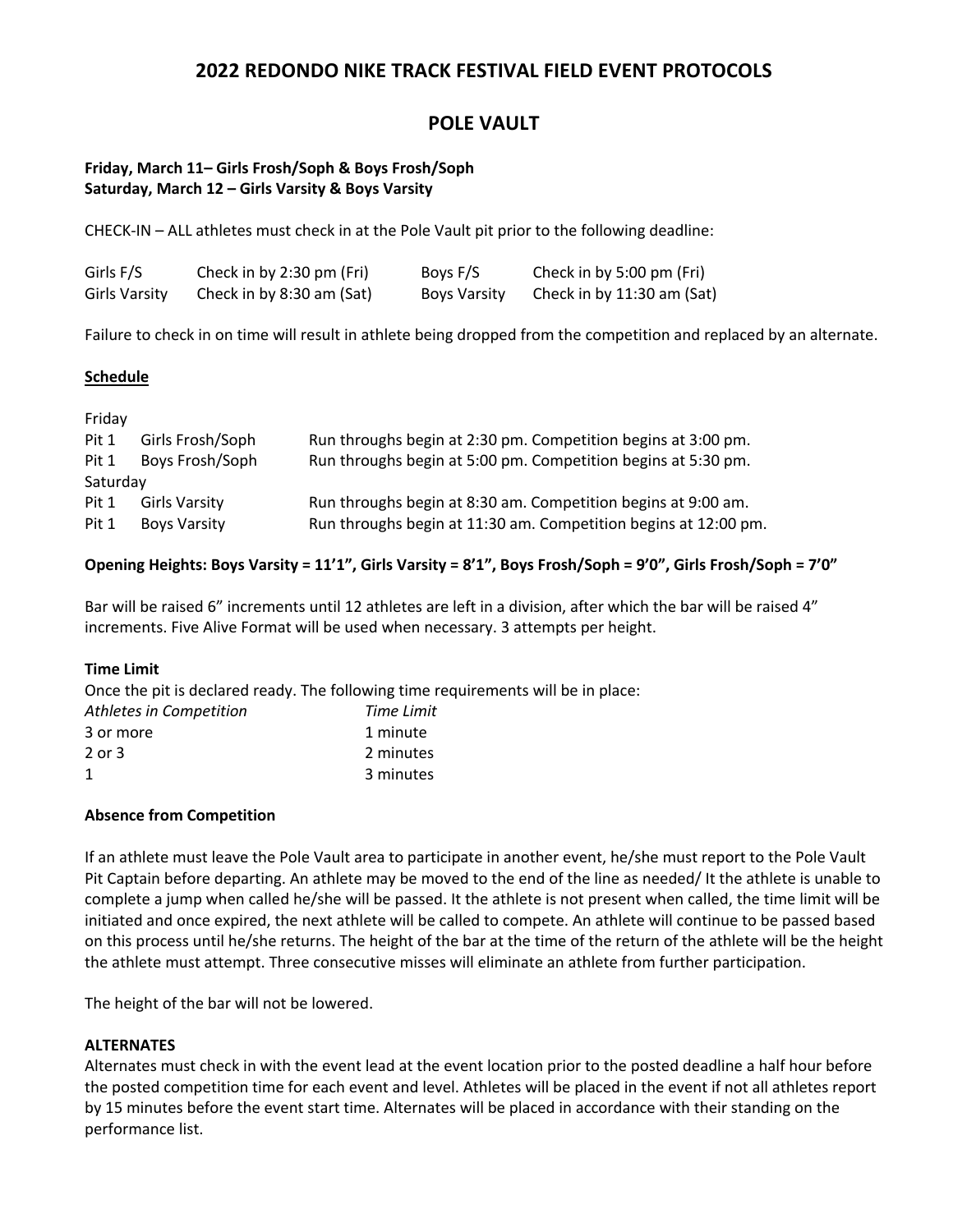## **LONG JUMP & TRIPLE JUMP**

### **Saturday, March 12**

**CHECK-IN:** ALL athletes must check in with the event lead at the event location a half hour before the posted competition time for each event and level.

Failure to check in on time will result in athlete being dropped from the competition and replaced by an alternate.

### **Schedule**

## *Long Jump*

Run throughs start at 8:00 am. Competition begins at 8:30 am. Pit 1: Boys Varsity Pit 2: Girls Varsity

Run throughs start at 12:30 pm. Competition begins at 1:00 pm. Pit 1: Boys Frosh/Soph Pit 2: Girls Frosh/Soph

Frosh/Soph athletes will be given 3 attempts. No finals. Varsity athletes will be given 4 attempts. No finals.

# *Triple Jump*

Run throughs start at 10:15 am. Competition begins at 10:45 am. Pit 1: Boys Varsity Pit 2: Girls Varsity

Run throughs start at 2:45 pm. Competition begins at 3:15 pm. Pit 1: Boys Frosh/Soph Pit 2: Girls Frosh/Soph

Frosh/Soph athletes will be given 3 attempts. No finals. Varsity athletes will be given 4 attempts. No finals.

### **ALTERNATES**